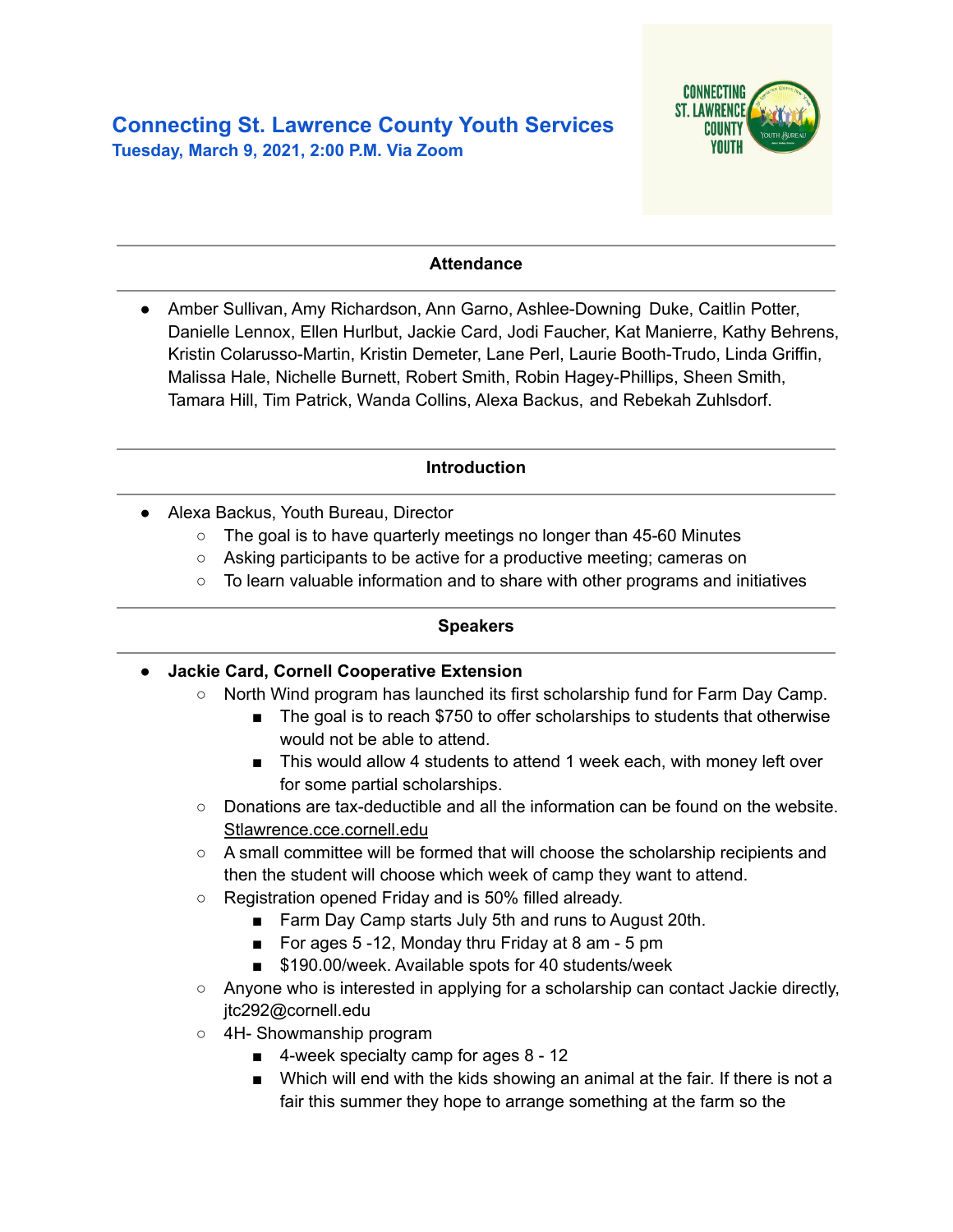students can still demonstrate to their parents, and other campers, what they have learned about showing an animal.

- 12 students can attend this camp and 10 have already signed up.
- **● Ashlee Downing-Duke-St. Lawrence University Associate Director-Student Activities & Leadership (Volunteer Services & Community Partnerships)**
	- The People Project reached out to staff looking for ways to better support the local youth that are struggling.
- Formed The Buddy Project.
	- Hoping to launch a Website and Facebook Page by the end of the week
	- The planning group consists of members from SUNY Canton, SUNY Potsdam, St. Lawrence University, The People Project, Youth Bureau, and other local organizations. They have been meeting since October.
		- The goal is to have college students offer helpful resources to youth and make the resources available to the local communities.
	- **○ 3 main goals-**
		- Online mentoring or tutoring.
			- There will be a link for parents to register their child, they will fill it out based on the subject their child needs assistance with.
			- A college student who can help within that field will be assigned to them and assist them.
			- Can be anything from tutoring, yoga, or Spanish lessons.
			- They will have a weekly check-in with the college student.
		- Family support group
			- Holding monthly virtual check-in meetings to support one another and discuss how we can help each other.
		- Project boxes
			- Based on feedback from teachers, they were interested in activities that can be completed away from the computer screen.
			- An activity box will be sent to the child to complete a fun project without technology.
			- Currently, they have enough funds to launch the program but are looking for a grant or a consistent source of funding for this program to keep running.
	- All programs are FREE and open for all ages K-12.
	- When ready, the registration links & flyers will be shared on the google drive.

## **Youth Bureau News**

- June 2020, 8-10 high school students joined the Youth Advisory Board
	- They participate in monthly Youth Committee Meetings
- Fall 2020 mask initiative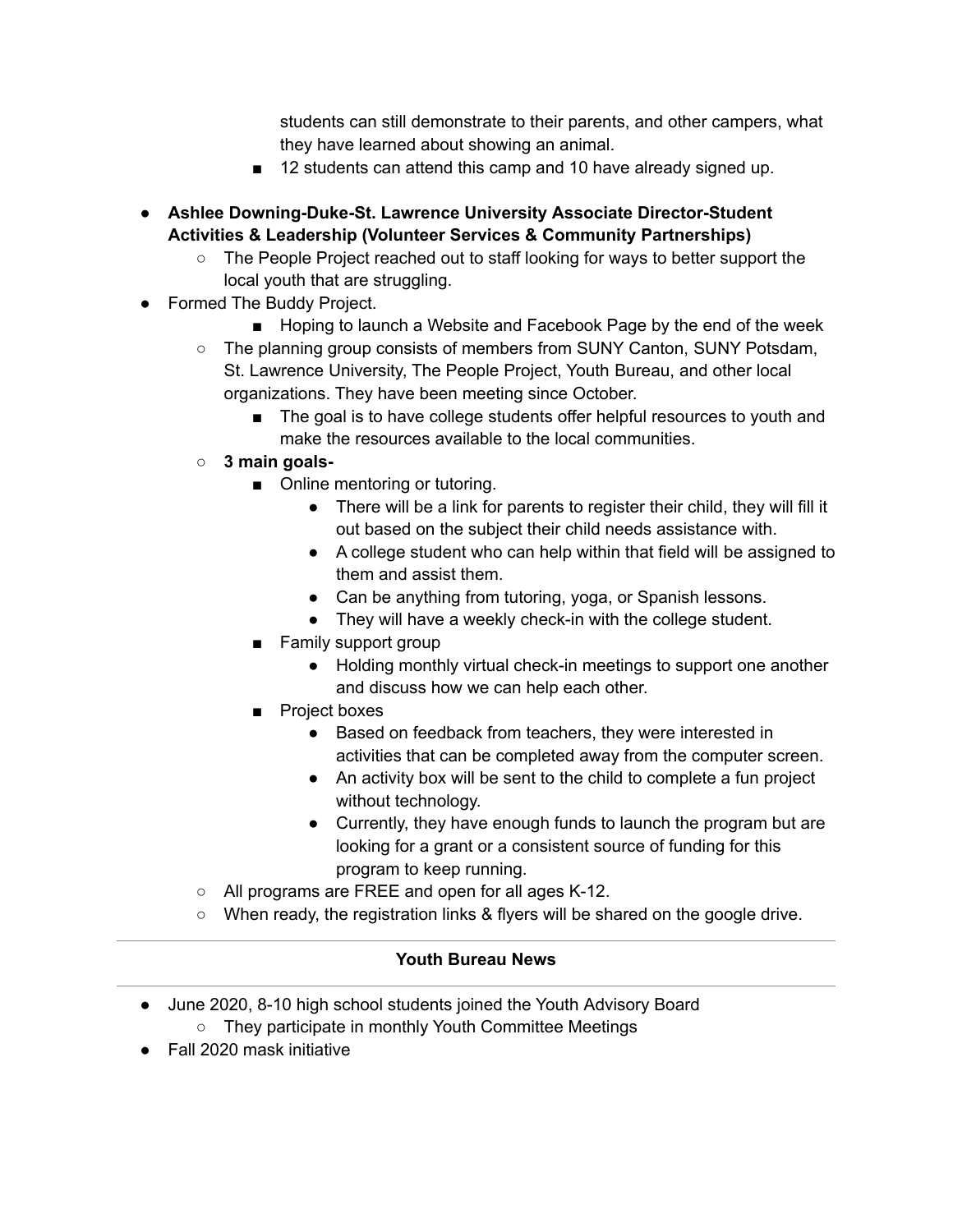- Local students submitted mask designs, YAB members voted and the winning design was printed on over 16,000 masks which were dispersed to every student in St. Lawrence County.
- This year, the youth members want to focus on improving the environment
	- A Senior, at Heuvelton Central, is putting together a PowerPoint workshop presentation.
	- He will present this workshop on Earth Day, April 22.
	- The main topic is how to reduce your carbon footprint, providing tips and strategies to not only students but also parents and homeowners.
- Trash Dash April 24th and 25th
	- To maintain social distancing we are asking families and closest friends to go around their local area and pick up trash.
	- A Member of the Youth Committee is developing a logo.
	- There will be an online registration link.
	- Will provide a few different locations to bring collected trash and have it weighed. Making this a competitive event and possibly having 2 or 3 top prizes. Winners will be awarded a monetary donation to give back to a local non-profit or business that is environmentally friendly.

# **Goals of Connecting SLC Youth Services**

- Director, Alexa Backus, new to the position (last March) communicated how difficult it's been getting to know organizations, programs, and individuals working with local youth. Many have also provided feedback about not always knowing about the great things going on or replicating programs.
- To Establish collaboration amongst providers in the county.
- Come together and streamline programs for youth, and be comfortable and confident that we all know what is being offered. To increase referrals between organizations, programs, and professionals.
- A shareable Google Drive was created to have access to everyone's contact information, details, website links, social media handles, upcoming programs, meetings, and flyers
- There will be a running document that allows you to post what is coming up throughout the month.
- In hopes of reaching parents, providers and families more effectively
- Will maintain a community calendar of events and create a monthly newsletter.
- Feedback from Kristin Colarusso-Martin on streamlining calendar or events.
	- Massena has been running Community Cafes-one in January and February.
		- A series of facilitated discussions to get feedback from community members, teachers, administrators, and community partners.
		- They held one during the day and one in the evening to make it more available, they had 30 participate in total.